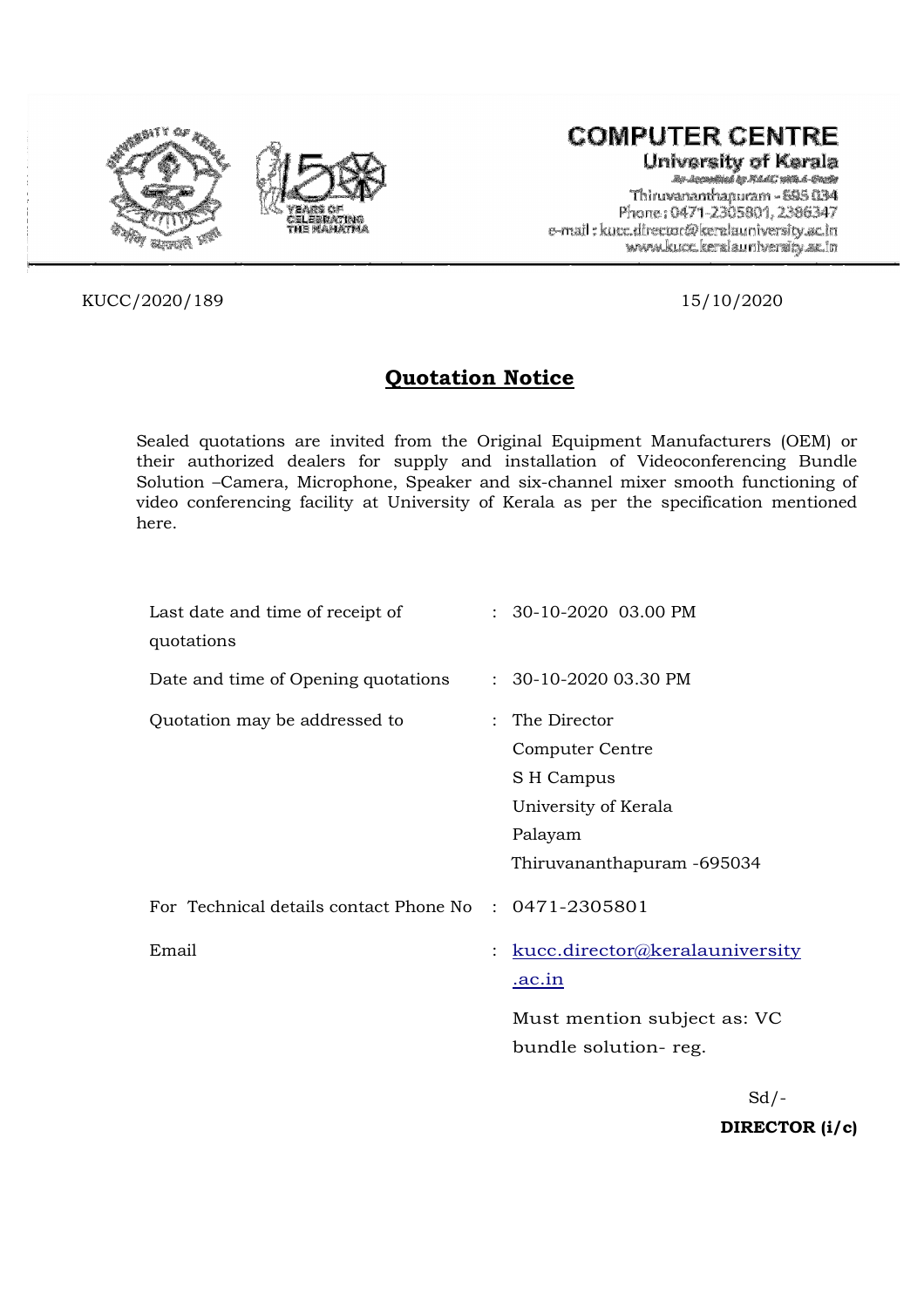### **Terms and Conditions**

- 1 The bidder should submit following documents along with bid:
	- Detailed technical compliance of product quoted with cross reference
	- Brochure and literature of the product quoted establishing its Brand, Make, Model and Technical Specifications
- 2. Incomplete & conditional tenders and tenders received after the due date will be summarily rejected without assigning any reasons thereof
- 3. The Price/Rate quoted should be inclusive of all Taxes Freight, Packing & Forwarding Charges, Handling, Delivery Charges, installation charges etc.
- 4. The configuration given is the minimum configuration that is/are required. Vendors may choose to supply higher/better/ enhanced systems/peripherals, but their financial quotes shall be treated as if they have been offered for the specified configuration only.
- 5. The bid shall be typed and shall be signed by the bidder or a person duly authorized to bind the bidder to the contract.
- 6. The bidder is expected to examine all instructions, forms, terms, condition, and technical specifications in the tender Documents. Failure to furnish all information required by the tender Documents or submission of a bid not substantially responsive may result in the rejection of its bid.
- 7. The bidders shall give undertaking that all the Components used in the equipment shall be original make as per the technical specifications submitted and the hardware/software shall be supplied with the authorized license certificates, if found contrary the supplier shall replace the component/equipment with original one at their own cost
- 8. All prices should be in INR
- 9. **Validity of tender**: Tender submitted shall remain valid at least for 90 days from the date of opening the tender. Validity beyond three months from the date of opening of the tender shall be by mutual consent.
- 10.**Delivery and installation**: Proposed delivery schedule should be mentioned clearly. Delivery and installation should be made at SH Campus, University of Kerala, Palayam, Trivandrum - 695034, without any extra cost. Complete installation, testing of the system and day-to-day maintenance are to be provided at site.
- 11.**Service facility**: Supplier should mention their details of service setup and manpower in Trivandrum who are responsible for after sales support.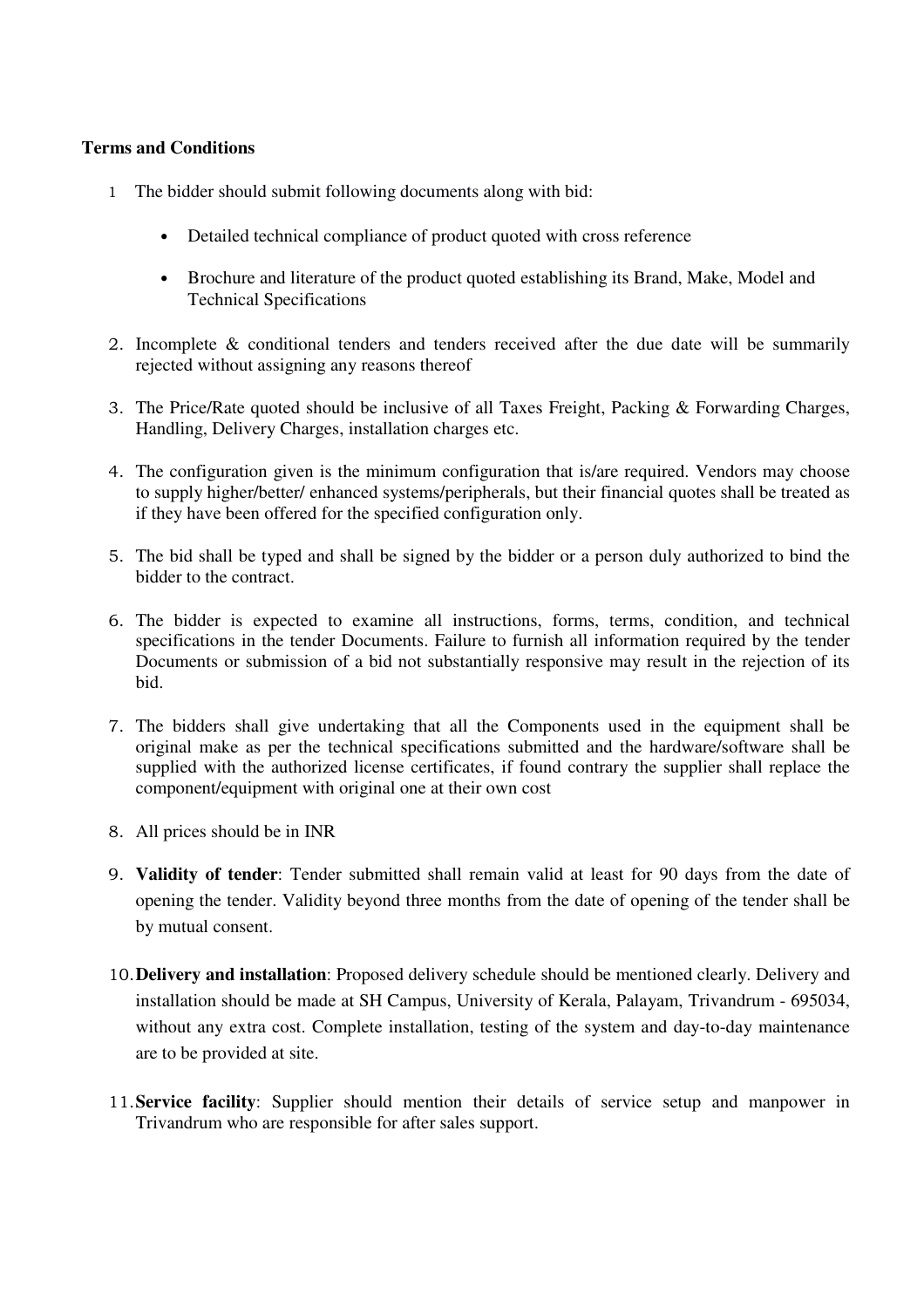- 12.In case of any dispute, the decision of the University authority shall be final and binding on the bidders. The undersigned reserves the right to reject any or all of the tenders received without assigning any reason thereof.
- 13.The bids shall be opened at the office of the Director, Computer Centre, SH Campus , University of Kerala on Date mentioned above. If the above date of opening tender happens to be on a holiday or due to any other valid reason, the tender opening process will be done on the next working day or the day fixed by the undersigned.
- 14.In case of dispute arises, the decision of University authority shall be final and binding on bidders.
- 15. The undersigned reserves the right to reject or accept any or all the tenders received fully or partly without assigning any reason thereof.
- 16.Warranty :- 3 Years onsite

#### **Specification for Videoconference Bundle Solution**

#### **CAMERA**

Smooth motorized pan, tilt and zoom, controlled from remote or console 90° Field of View 260° pan, 35°/45° tilt(PTZ) Output: H.264 Zoom: 15x lossless HD zoom or above Optical resolution: 4K(3840×2160)30fps , 1080P60fps, 720p30fps & 60fps)or above Connectivity: USB Focus: Autofocus 5 camera pre-sets Standard tripod thread Flicker Free Remote Control for Camera

#### **Microphones**

4 Qty from day one and expandable in future without any additional equipment Acoustic echo cancellation Noise reduction technology Ultra-wideband audio Buttons and LEDs Mute Four Omni-directional microphones supporting 15-foot diameter range Cable Length 10 Mtrs

#### **Speakers**

Should be supplied with 2 speakerphones from day one with High-performance and wall mountable Distortion: 200Hz–300Hz < 2.5%, 300Hz–10kHz < 1%@7.5W, Speaker sampling rate: 48 kHz